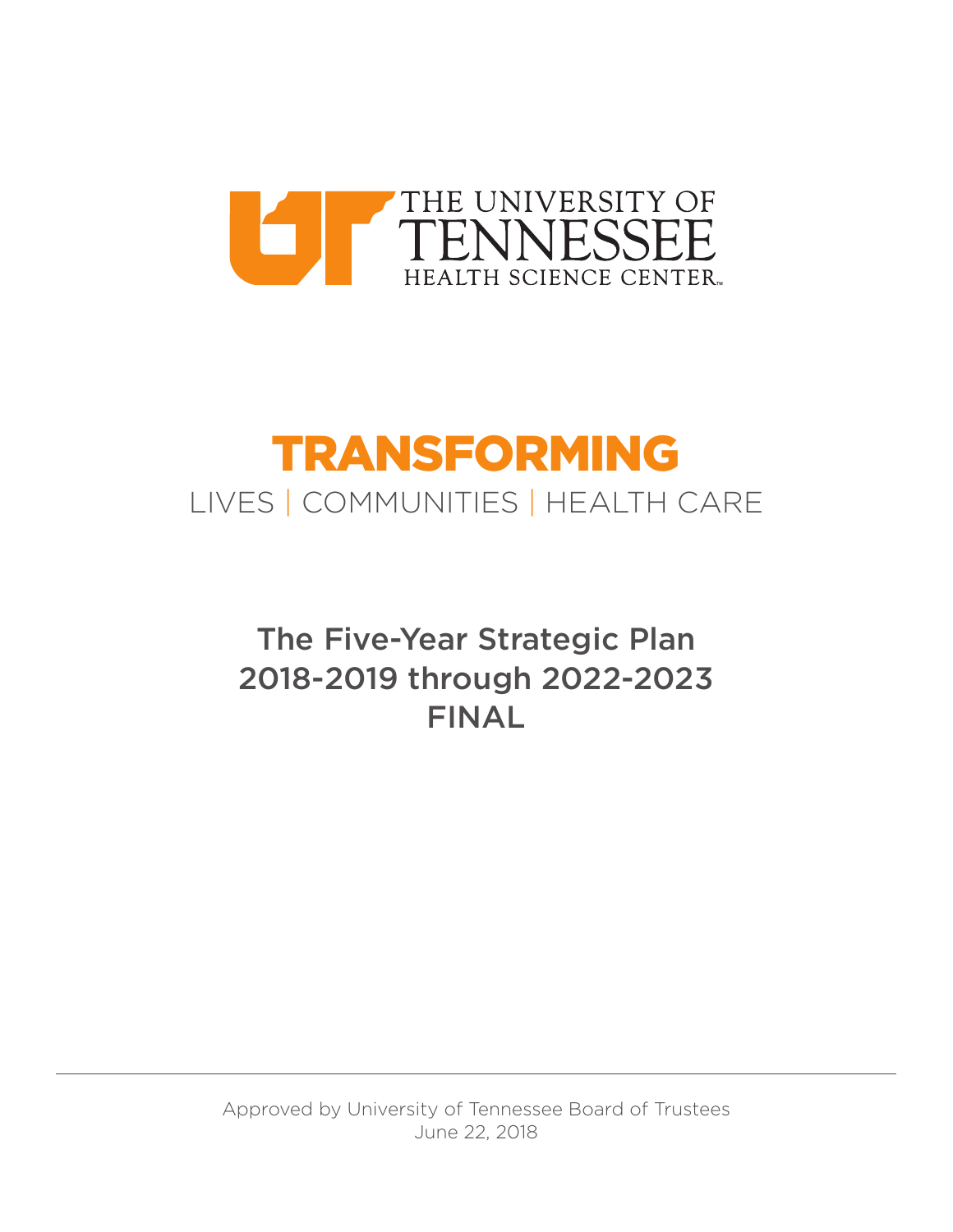

To the University of Tennessee Board of Trustees:

The University of Tennessee Health Science Center embarked on a thorough strategic planning process in 2012. Outside consultants provided guidance in the development of the first Strategic Map which began in FY15 and concluded in FY18. As part of the planning, stakeholders across campus met to identify the critical strategic priorities as well as strategies to move the mission forward. We made progress on all of the priorities and at the conclusion of FY18, UTHSC has many successes to celebrate.

Planning for the new strategic plan began in 2017. The campus reviewed the current plan with the goal of improving the strategies and creating closer linkages to strategies and outcomes. The process involved standing committees across the campus rather than creating new working groups. This process can be replicated in the future and taps committees and working groups familiar with the mission of the institution.

A committee was formed to review the mission of the institution. The group considered the rich history of UTHSC and its long-standing commitment to improving the health of the citizens of Tennessee and beyond. New themes emerged including the recognitions that we should embrace the global community and our role in discoveries to impact health beyond the borders of Tennessee and the United States. The committee also wanted to recognize the need to create a diverse health care workforce as well as a campus that welcomes everyone. The resulting mission fne-tuned the previous mission and charts the course for a meaningful future for UTHSC.

The same group convened in the spring of 2018 to consider language that captured the vision and foundational values of UTHSC.

The report provides the details of the new strategic plan which will be in place from FY19 until FY23. We are confdent the plan will guide the institution as we reach greater heights in the mission areas of education, research, clinical care, and service. We look forward to input from the UT Board of Trustees.

Sincerely,

Steve J. Schwab, Chancellor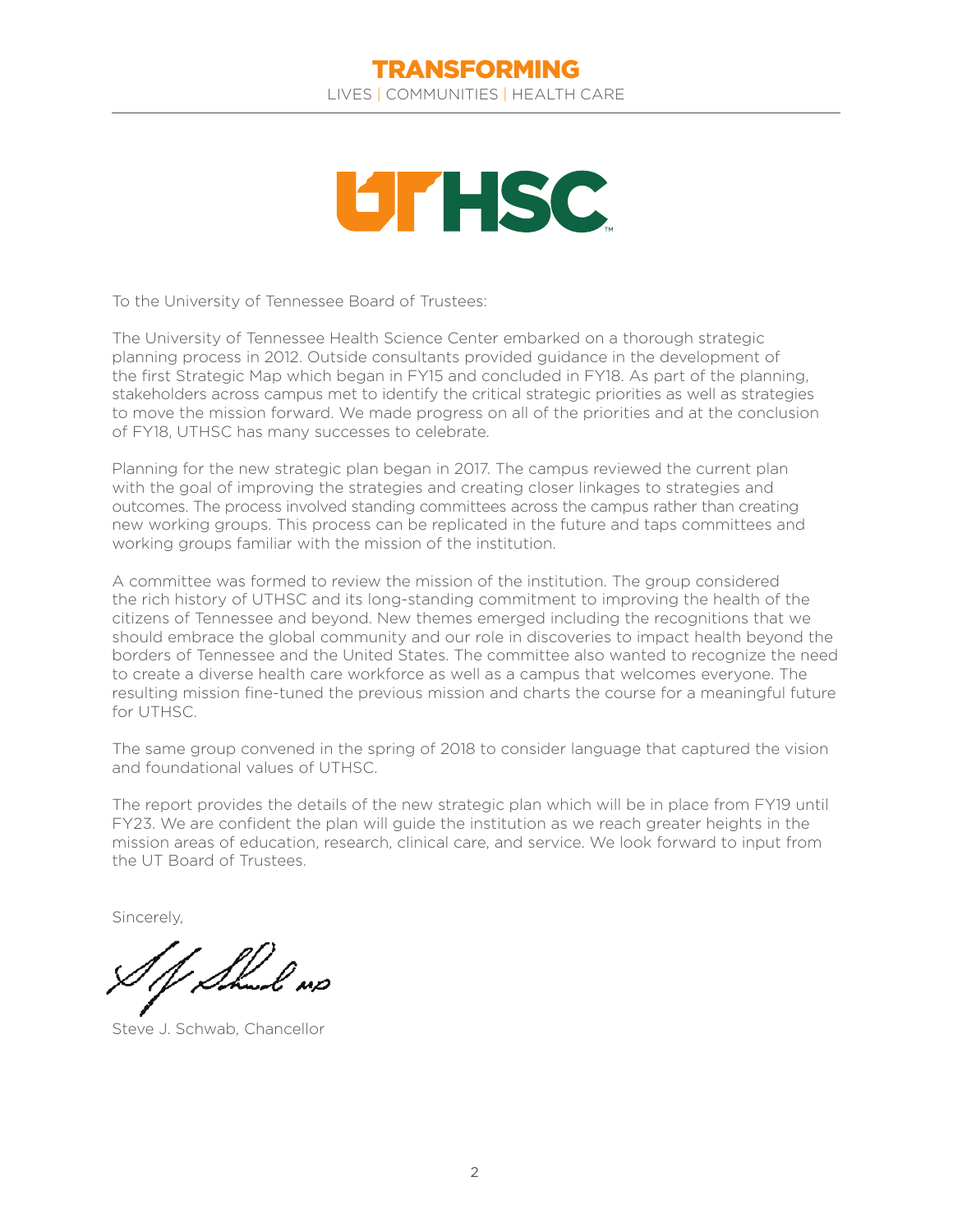

### WE TRANSFORM THROUGH:

### **OUR MISSION**

The mission of the University of Tennessee Health Science Center is to improve the health and well-being of Tennesseans and the global community by fostering integrated collaborative and inclusive education, research, scientific discovery, clinical care, and public service.

#### **OUR VISION**

Working together to transform lives and build healthy communities

### **AND OUR VALUES**

Excellence Health Equity

Caring Integrity

Respect Diversity

Knowledge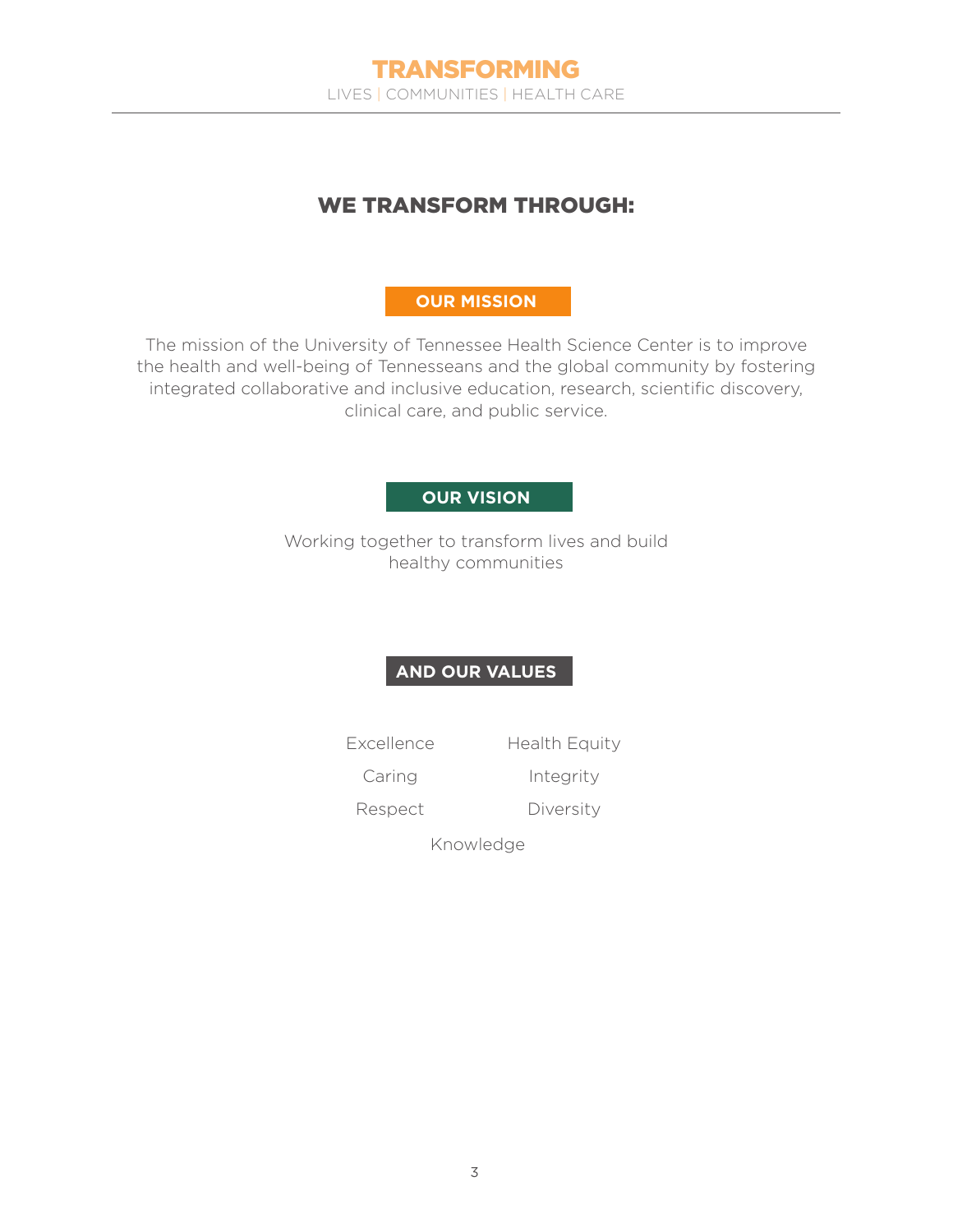### TRANSFORMING LIVES | COMMUNITIES | HEALTH CARE

### THE STRATEGIC PRIORITIES OF THE PLAN

#### The University of Tennessee Health Science Center will:

- Educate outstanding graduates who meet the needs of the state and its communities
- Grow the research portfolio focusing on targeted areas
- Create areas of clinical prominence while expanding outreach
- Increase visibility and recognition of UTHSC's contributions
- Align UTHSC resources with areas of excellence

#### The Plan includes four cross-cutting priorities that span the five main strategic priorities.

- Recruit and retain faculty and staff through development, support, and mentorship
- Foster and sustain a diverse and inclusive culture where we respect and engage all members of the UTHSC community
- Expand and strengthen key community and other partnerships
- Strengthen organizational efectiveness through a focus on a culture of excellence across UTHSC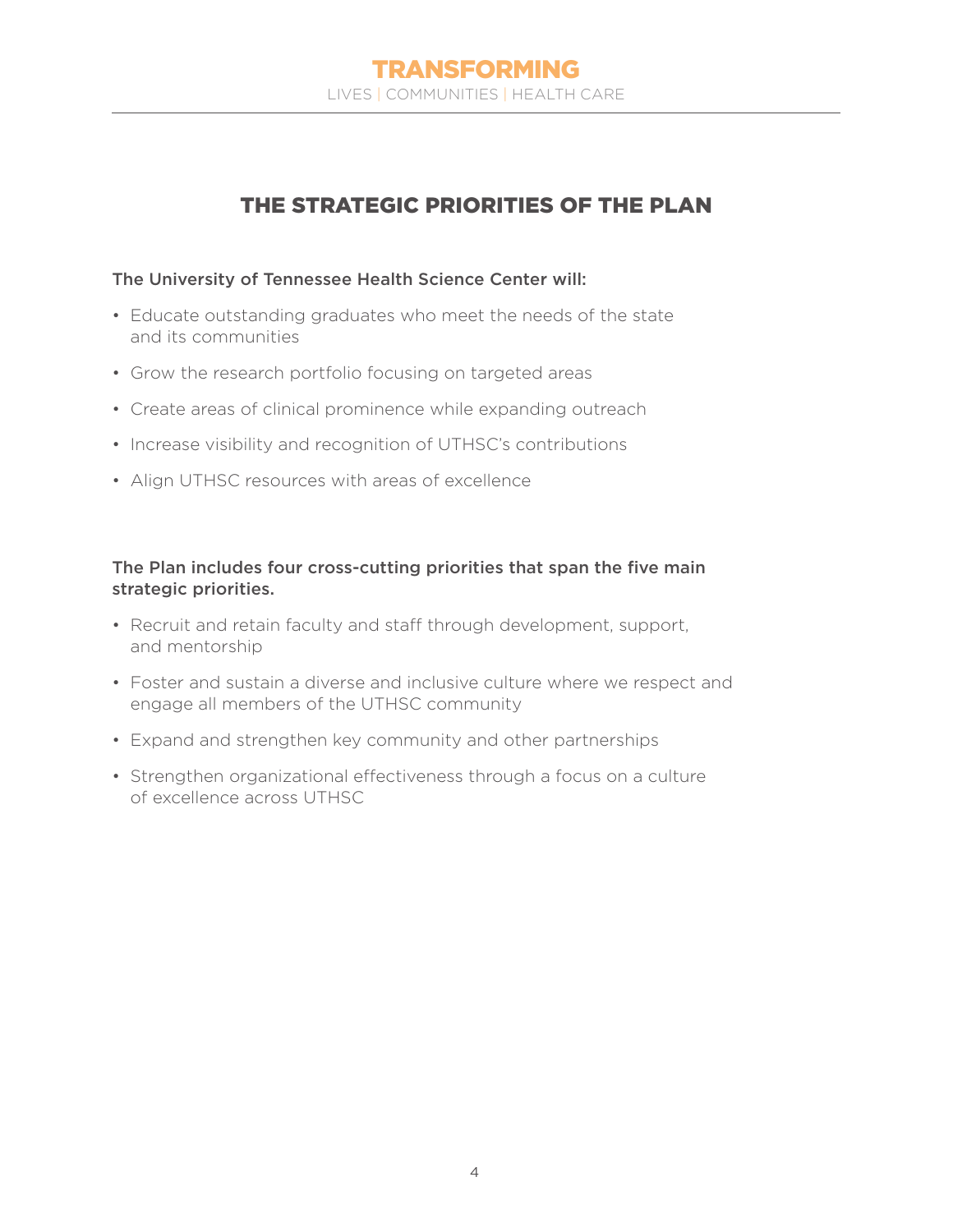### TRANSFORMING LIVES | COMMUNITIES | HEALTH CARE

### STRATEGIC PRIORITY A

Educate outstanding graduates who meet the needs of the state and its communities

#### **Strategies**

- Expand and strengthen team-based Interprofessional educational experiences
- Cultivate and sustain efective educational models and technologies to enhance student learning and engagement
- Foster student wellness and resilience to prepare them for lives and careers as health professionals
- Prepare graduates to understand and address the social determinants of health in the communities we serve
- Prepare graduates as life-long learners, collaborative leaders, and advocates to improve the shifting health care landscape

- Maintain stable enrollment (~3,200)
- Maintain number of degrees granted (~950)
- Maintain first time board pass rates at or above 95%
- Maintain graduate and professional graduation rates at or above 95%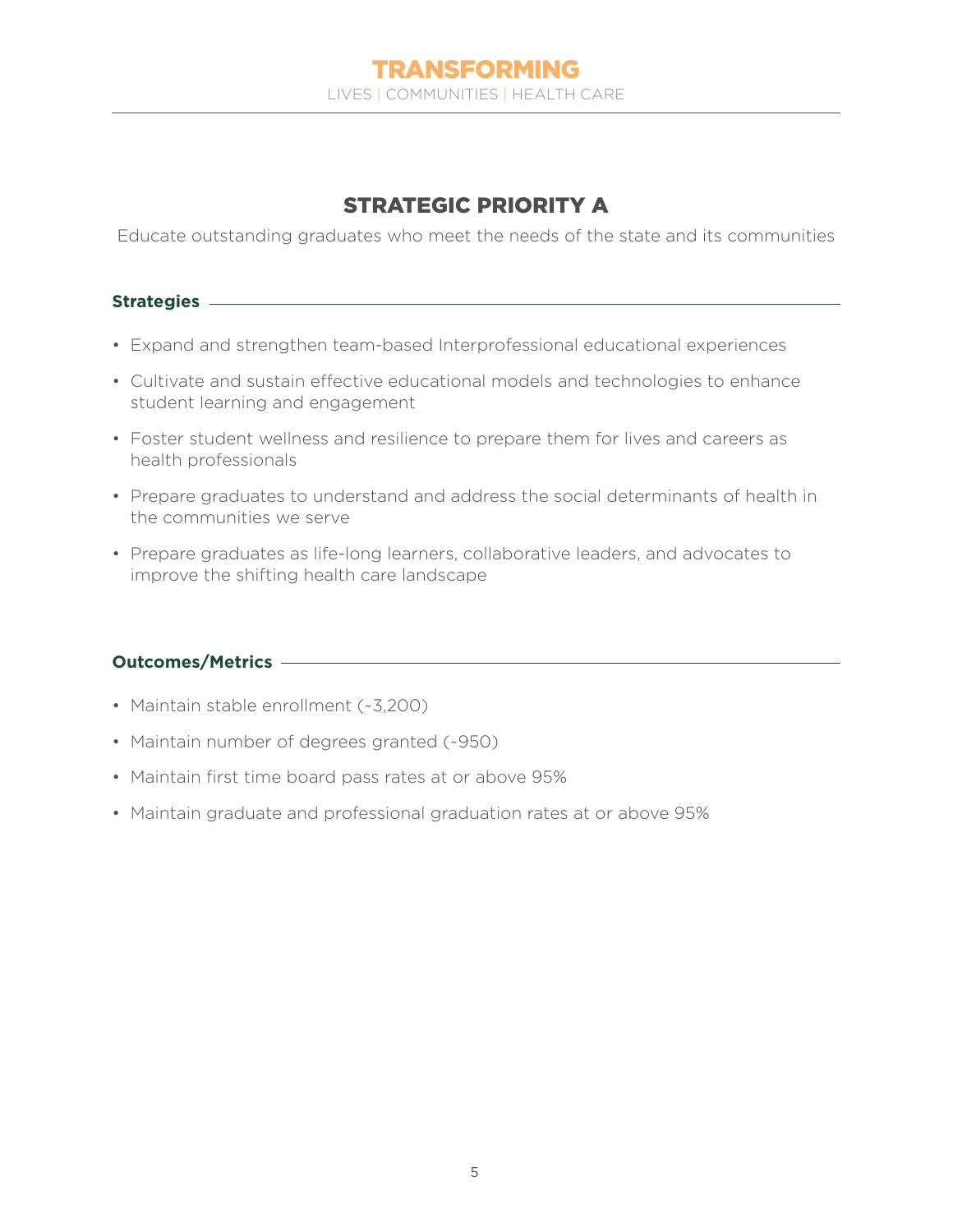### STRATEGIC PRIORITY B

Grow the research portfolio focusing on targeted areas

#### **Strategies**

- Provide necessary infrastructure for research and scholarship
- Enhance connections between researchers at various translational stages (T0 to T4)
- Create a collaborative research network across, disciplines, colleges, campuses, universities, hospitals, and industry
- Develop and implement research mentorship programs

- Increase research grant awards and expenditures by at least 6% per year
- Continue to provide at least six VCR Distinguished Lectures per year in T0 to T4 Translational Stages<sup>1</sup>
- Provide a minimum of ten Collaborative Research Network (CORNET) awards per year
- Hire at least five new faculty in targeted Areas of Excellence and Focus areas per year
- Create mentorship programs as part of the Delta Clinical Translational Science Award (CTSA) Consortium

<sup>1</sup> T0 -T4 refers to the phases of translational research with T0 representing basic science research and T1-T4 representing translation of research to humans, patients, practice, and community, respectively.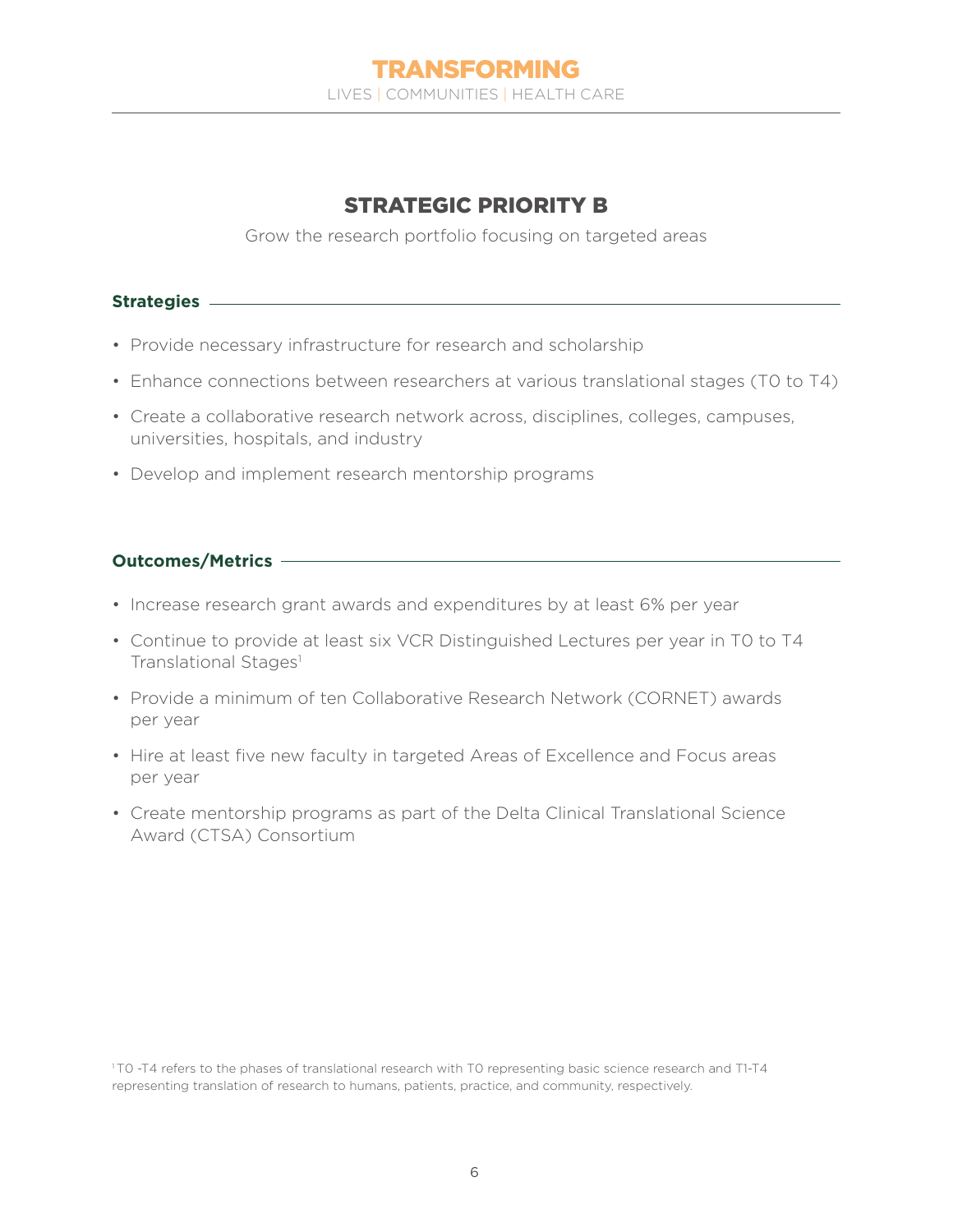### STRATEGIC PRIORITY C

Create areas of clinical prominence while expanding outreach

#### **Strategies**

- Develop centers of excellence in targeted areas
- Establish a culture of best practice
- Strengthen program quality using performance metrics
- Develop and implement community and statewide clinical and outreach programs
- Expand the scope and quality of integrated clinical practice

#### **Outcomes/Metrics**

- Increase RVUs<sup>2</sup> overall by 10% each year
- Increase the number of practice groups by 10% over 5 years and increase the geographic coverage of the practice groups throughout the state
- Ensure at least 25% of new clinical hires each year are in areas of prominence, including Cancer, Cardio-Vascular, Transplantation, Neuroscience, and Children's Health

<sup>2</sup> RVU refers to relative value units., a measure used for reimbursement for physician services.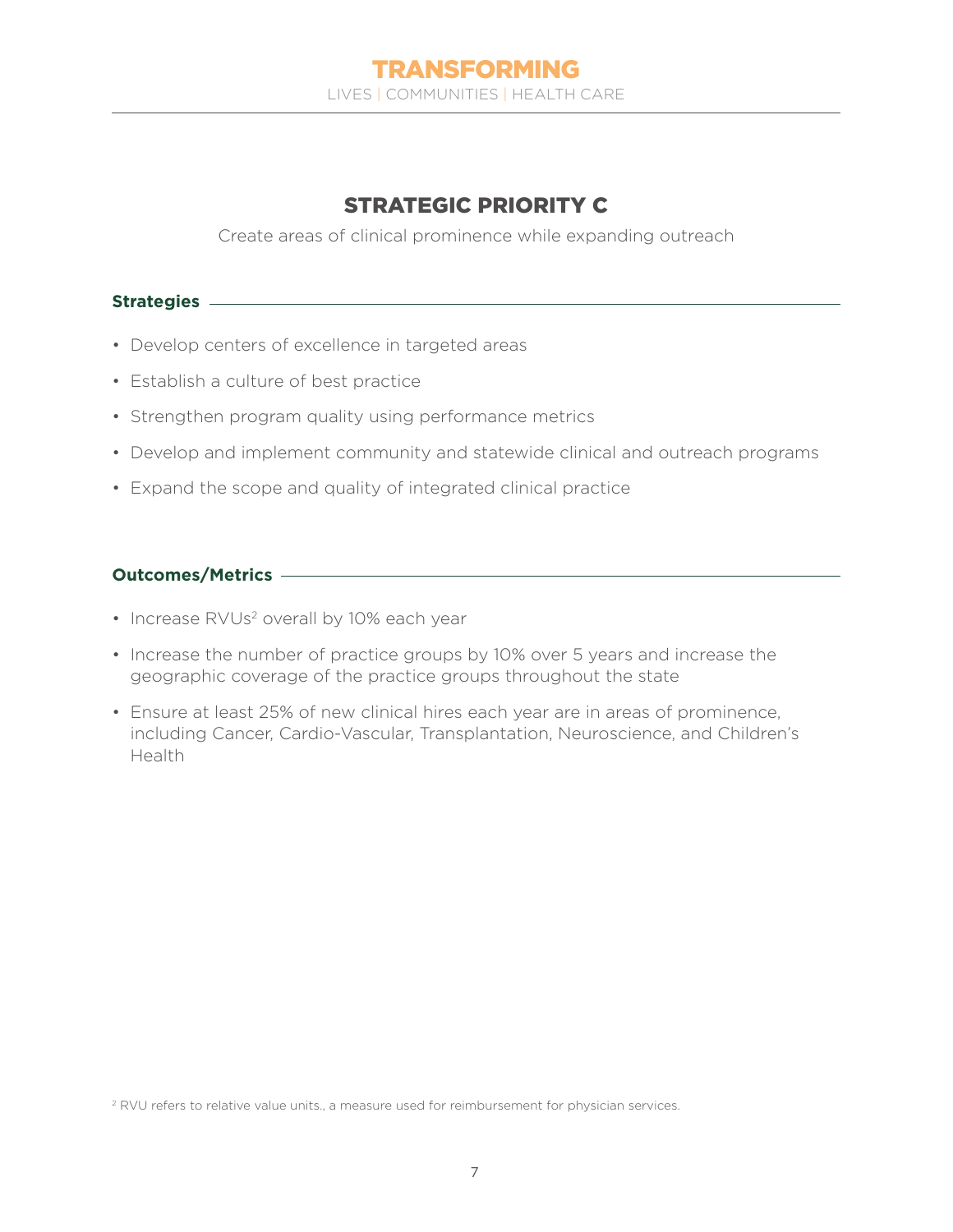### STRATEGIC PRIORITY D

Increase visibility and recognition of UTHSC contribution

#### **Strategies**

- Broaden and bolster the branding and marketing strategy
- Increase awareness of UTHSC's health care initiatives and contributions, from local to national and international audiences
- Renovate facilities to stimulate learning
- Be legislative advocates for UTHSC
- Promote UTHSC as a positive, equitable and necessary entity in health care, education, research, and clinical practice

- Increase the number of media placements including print, social media, television, etc. highlighting UTHSC by 5% each year
- Increase the number of local health initiatives, including health fairs, screening, etc. by two per year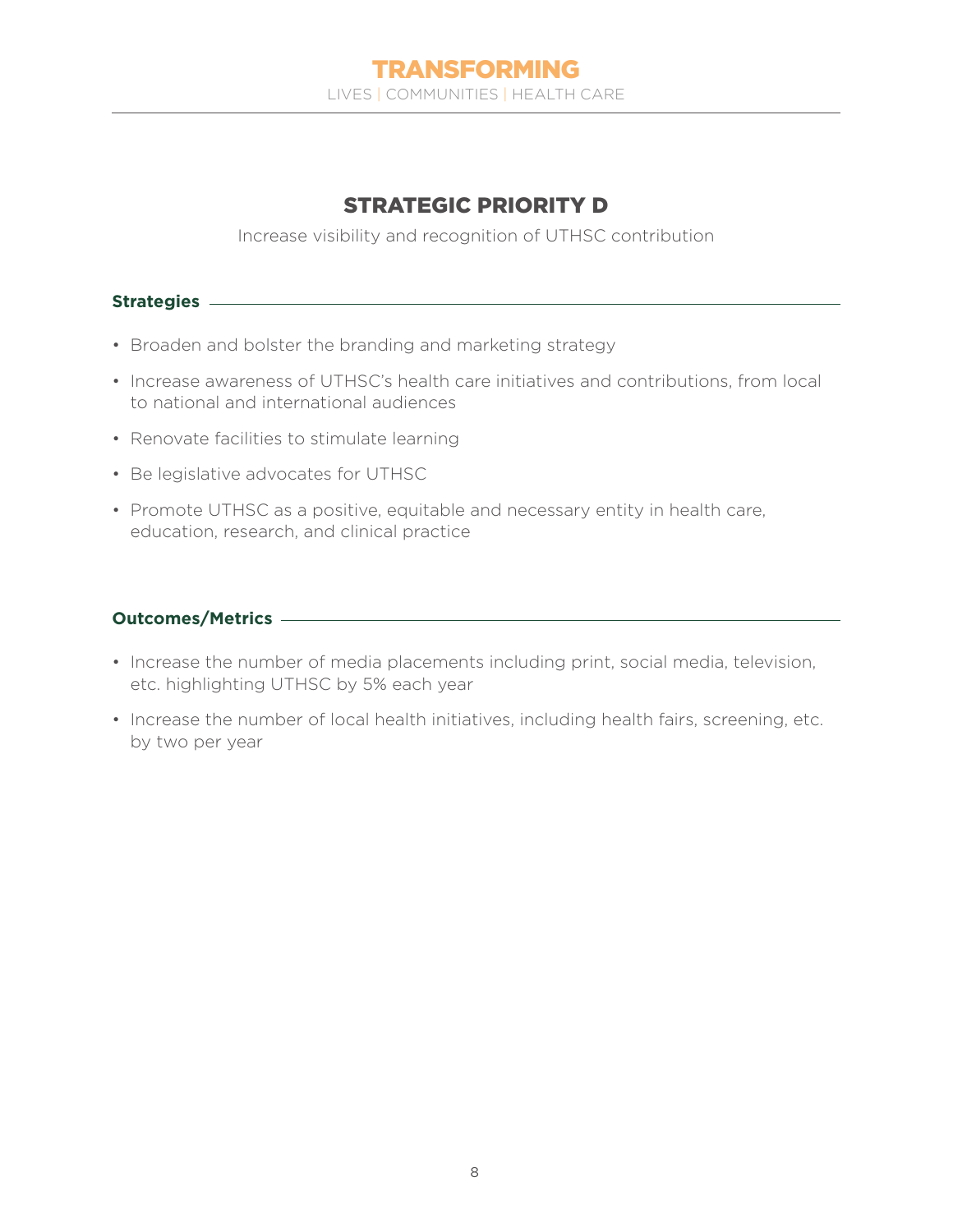## STRATEGIC PRIORITY E

Align UTHSC resources with areas of excellence

#### **Strategies**

- Address prioritized needs/deficits requiring additional resources
- Increase collaboration across UT
- Allocate space based on need across UTHSC
- Re-engineer clinical and core services to increase effectiveness and efficiency
- Optimize productivity and alignment of faculty, staff, students and administration
- Build and sustain a philanthropic culture across UTHSC, alumni and external stakeholders
- Develop leaders of all levels of the institution

- Provide a minimum of ten Collaborative Research Network (CORNET) awards per year
- Continue implementation of the UTHSC Campus Master Plan
- Continue participation in the UT Leadership Institute and the proposed UT Leadership Academy (when approved)
- Increase philanthropic receipts by 15% annually over the previous five-year rolling average.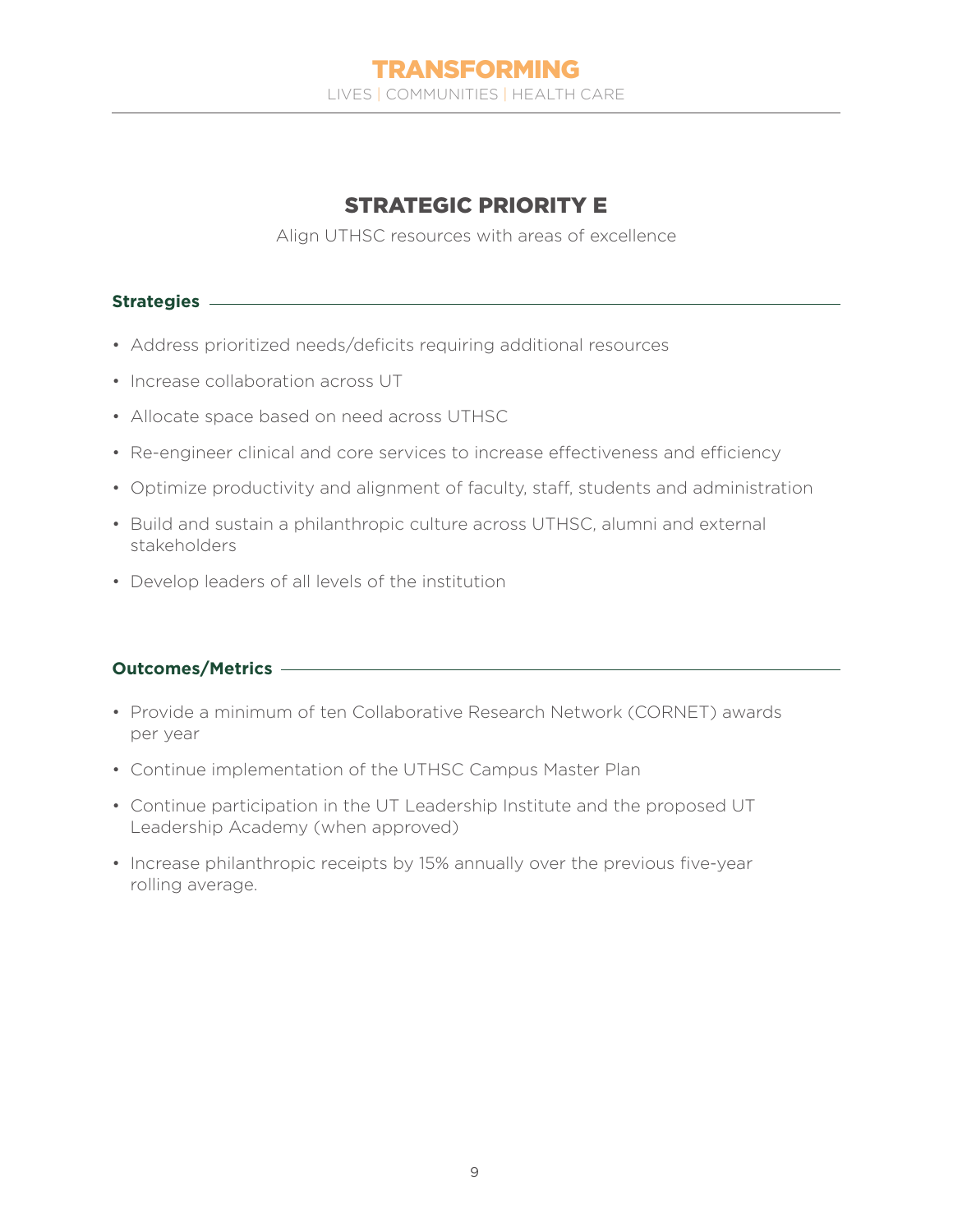# CROSS-CUTTING PRIORITY F

Recruit and retain faculty and staff through development, support and mentoring

- Successful nomination of employees to the UT Leadership Institute and to the newly proposed UT Leadership Academy
- Increase participation and the number of events in the Women's Resource Group by 2% each year
- Develop and implement internal faculty leadership programs including chair onboarding and sustained chair training
- Create mentorship programs as part of the Delta Clinical Translational Science Award (CTSA) Consortium
- Increase the number of staff training programs by 2% per year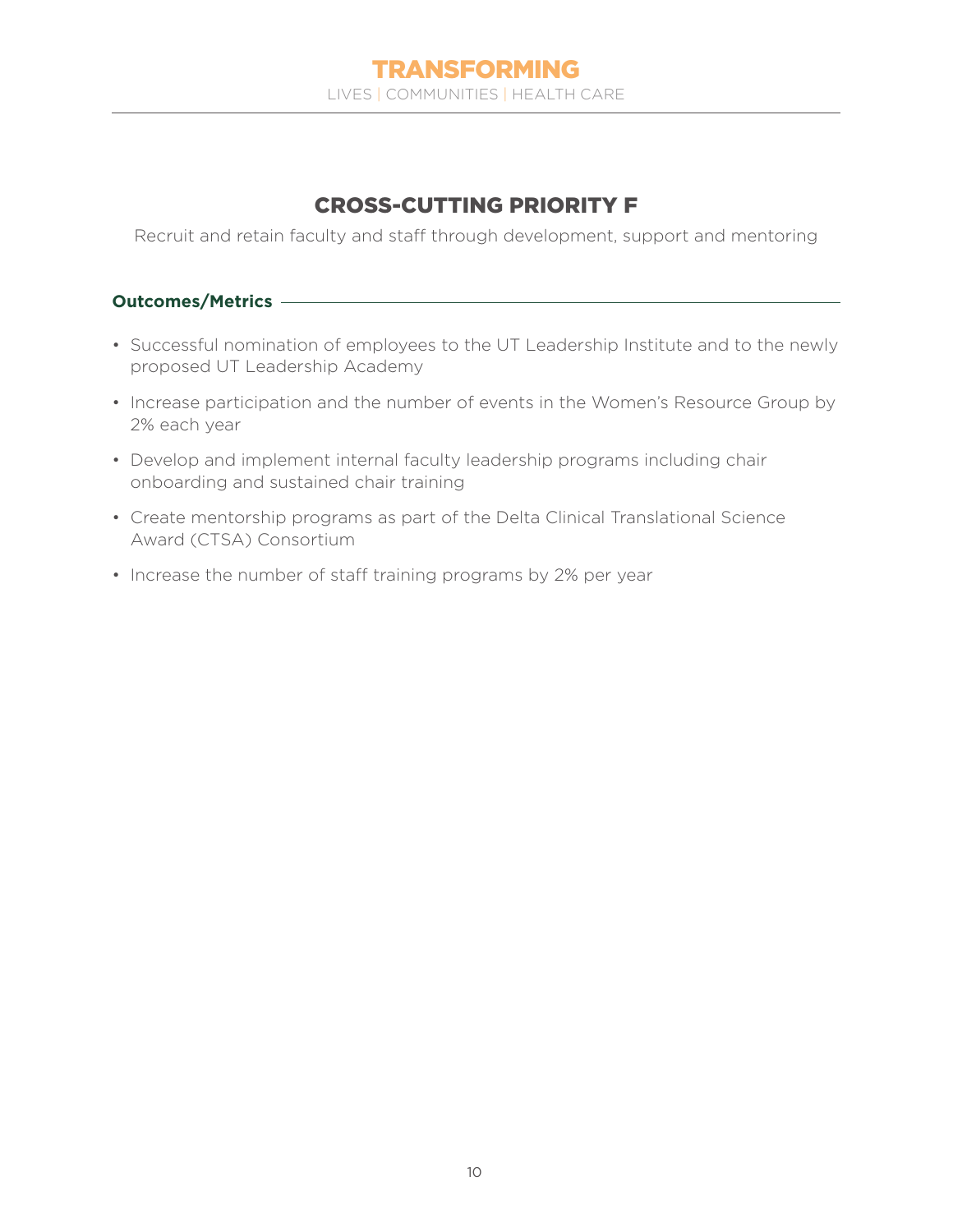### CROSS-CUTTING PRIORITY G

Foster and sustain a diverse and inclusive culture where we respect and engage all members of the UTHSC community

- Increase participation in programming sponsored by the Office of Equity and Diversity by 2% each year
- Fully implement the Quality Enhancement Plan focused on the Social Determinants of Health
- Increase the number of standardized patient encounters that involve diverse populations by 2% each year
- Recruit and retain a diverse student body and faculty to mirror the diversity within Tennessee
- Develop and implement strategies for targeted recruitment of faculty
- Continue to implement holistic admission strategies